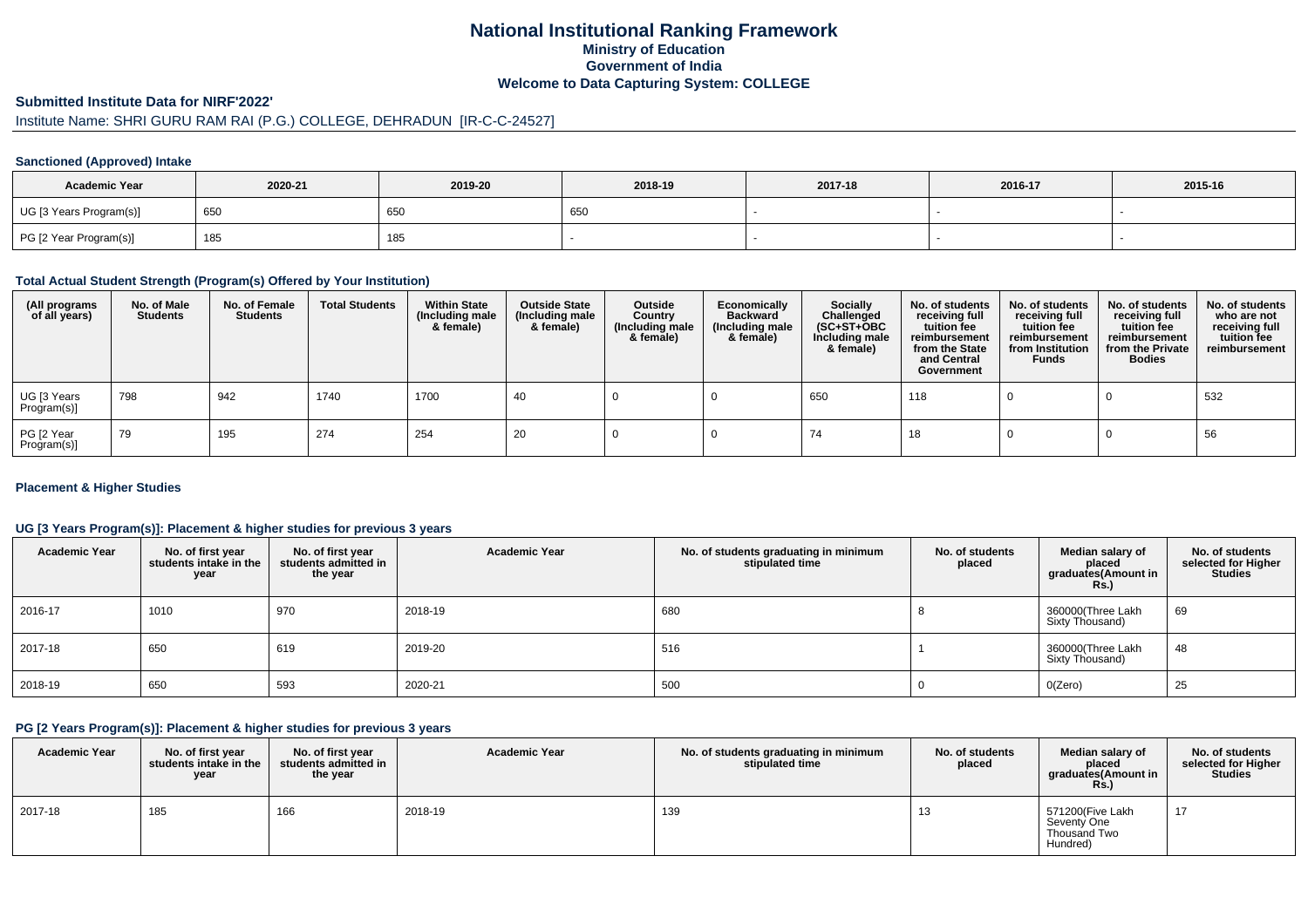| 2018-19 | 185 | 146 | 2019-20 | 120 | ںے | 571200(Five Lakh<br>Seventy One<br>Thousand Two<br>Hundred) | $\overline{A}$<br>14 |
|---------|-----|-----|---------|-----|----|-------------------------------------------------------------|----------------------|
| 2019-20 | 185 | 119 | 2020-21 | 100 |    | O(Zero)                                                     |                      |

### **Financial Resources: Utilised Amount for the Capital expenditure for previous 3 years**

| <b>Academic Year</b>                                                                                 | 2020-21                                                                      |                                                                  | 2018-19                                                               |  |  |  |  |  |  |
|------------------------------------------------------------------------------------------------------|------------------------------------------------------------------------------|------------------------------------------------------------------|-----------------------------------------------------------------------|--|--|--|--|--|--|
|                                                                                                      | <b>Utilised Amount</b>                                                       | <b>Utilised Amount</b>                                           | <b>Utilised Amount</b>                                                |  |  |  |  |  |  |
| Annual Capital Expenditure on Academic Activities and Resources (excluding expenditure on buildings) |                                                                              |                                                                  |                                                                       |  |  |  |  |  |  |
| Library                                                                                              | 2738469 (Twenty Seven Lakh Thirty Eight Thousand Four<br>Hundred Sixty Nine) | 340486 (Three Lakh Forty Thosand Four hundred Eighty Six)        | 499534 (Four Lakh Ninety Nine Thousand Five Hundred Thirty<br>Four)   |  |  |  |  |  |  |
| New Equipment for Laboratories                                                                       | 2163629 (Twenty One Lakh Sixty Three Thousand Six<br>Hundred Twenty Nine)    | 736026 (Seven Lakh Thirty Six Thousand Twenty Six)               | 458135 (Four Lakh Fifty Eight Thousand One Hundred Thirty<br>Five     |  |  |  |  |  |  |
| Other expenditure on creation of Capital Assets (excluding<br>expenditure on Land and Building)      | 799373 (Seven Lakh Ninety Nine Thousand Three Hundred<br>Seventy Threee)     | 312848 (Three Lakh Twelve Thousand Eight Hundred Forty<br>Eight) | 788971 (Seven Lakh Eighty Eight Thousand Nine Hundred<br>Seventy One) |  |  |  |  |  |  |

### **Financial Resources: Utilised Amount for the Operational expenditure for previous 3 years**

| <b>Academic Year</b>                                                                                                                                                                            | 2020-21                                                                             | 2019-20                                                                             | 2018-19                                                                             |  |  |
|-------------------------------------------------------------------------------------------------------------------------------------------------------------------------------------------------|-------------------------------------------------------------------------------------|-------------------------------------------------------------------------------------|-------------------------------------------------------------------------------------|--|--|
|                                                                                                                                                                                                 | <b>Utilised Amount</b>                                                              | <b>Utilised Amount</b>                                                              | <b>Utilised Amount</b>                                                              |  |  |
|                                                                                                                                                                                                 |                                                                                     | <b>Annual Operational Expenditure</b>                                               |                                                                                     |  |  |
| Salaries (Teaching and Non Teaching staff)                                                                                                                                                      | 88708831 (Eight Crore Eighty Seven Lakh Eight Thousand<br>Eight Hundred Thirty One) | 78861312 (Seven Crore Eighty Eight Lakh Sixty One Thousand<br>Three Hundred Twelve) | 62720487 (Six Crore Twenty Seven Lakh Twenty Thousand<br>Four Hundred Eighty Seven) |  |  |
| Maintenance of Academic Infrastructure or consumables and<br>other running expenditures (excluding maintenance of hostels<br>and allied services, rent of the building, depreciation cost, etc) | 4110238 (Forty One Lakh Ten Thousand Two Hundred Thirty<br>Eight)                   | 3955303 (Thirty Nine Lakh Fifty Five Thousand Three Hundred<br>Three)               | 5702495 (Fifty Seven Two Thousand Four Hundred Ninety<br>Five)                      |  |  |
| Seminars/Conferences/Workshops                                                                                                                                                                  | 9296 (Nine Thousand Two Hundred Ninety Six)                                         | 56296 (Fifty Six Thousand Two Hundred Ninety Six)                                   | 198924 (One Lakh Ninety Eight Thousand Nine Hundred<br>Twenty Four)                 |  |  |

### **PCS Facilities: Facilities of physically challenged students**

| 1. Do your institution buildings have Lifts/Ramps?                                                                                                         | Yes, more than 60% of the buildings |
|------------------------------------------------------------------------------------------------------------------------------------------------------------|-------------------------------------|
| 2. Do your institution have provision for walking aids, including wheelchairs and transportation from one building to another for<br>handicapped students? | Yes                                 |
| 3. Do your institution buildings have specially designed toilets for handicapped students?                                                                 | Yes, less than 40% of the buildings |

### **Faculty Details**

| <b>Srno</b> | Name                       | Age | Designation                | Gender | Qualification | Experience (In<br>Months) | <b>Currently working</b><br>with institution? | <b>Joining Date</b> | <b>Leaving Date</b> | <b>Association type</b> |
|-------------|----------------------------|-----|----------------------------|--------|---------------|---------------------------|-----------------------------------------------|---------------------|---------------------|-------------------------|
|             | Dr Arvind Nautiyal         | 38  | <b>Assistant Professor</b> | Male   | Ph.D          | 120                       | Yes                                           | 02-04-2016          | $\sim$              | Regular                 |
|             | Dr Anubhav Pratap<br>Singh | 42  | <b>Assistant Professor</b> | Male   | Ph.D          | 163                       | Yes                                           | 03-01-2008          | $- -$               | Regular                 |
|             | Dr Anand Singh<br>Rana     | 51  | <b>Assistant Professor</b> | Male   | Ph.D          | 137                       | Yes                                           | 06-02-2010          | $- -$               | Regular                 |